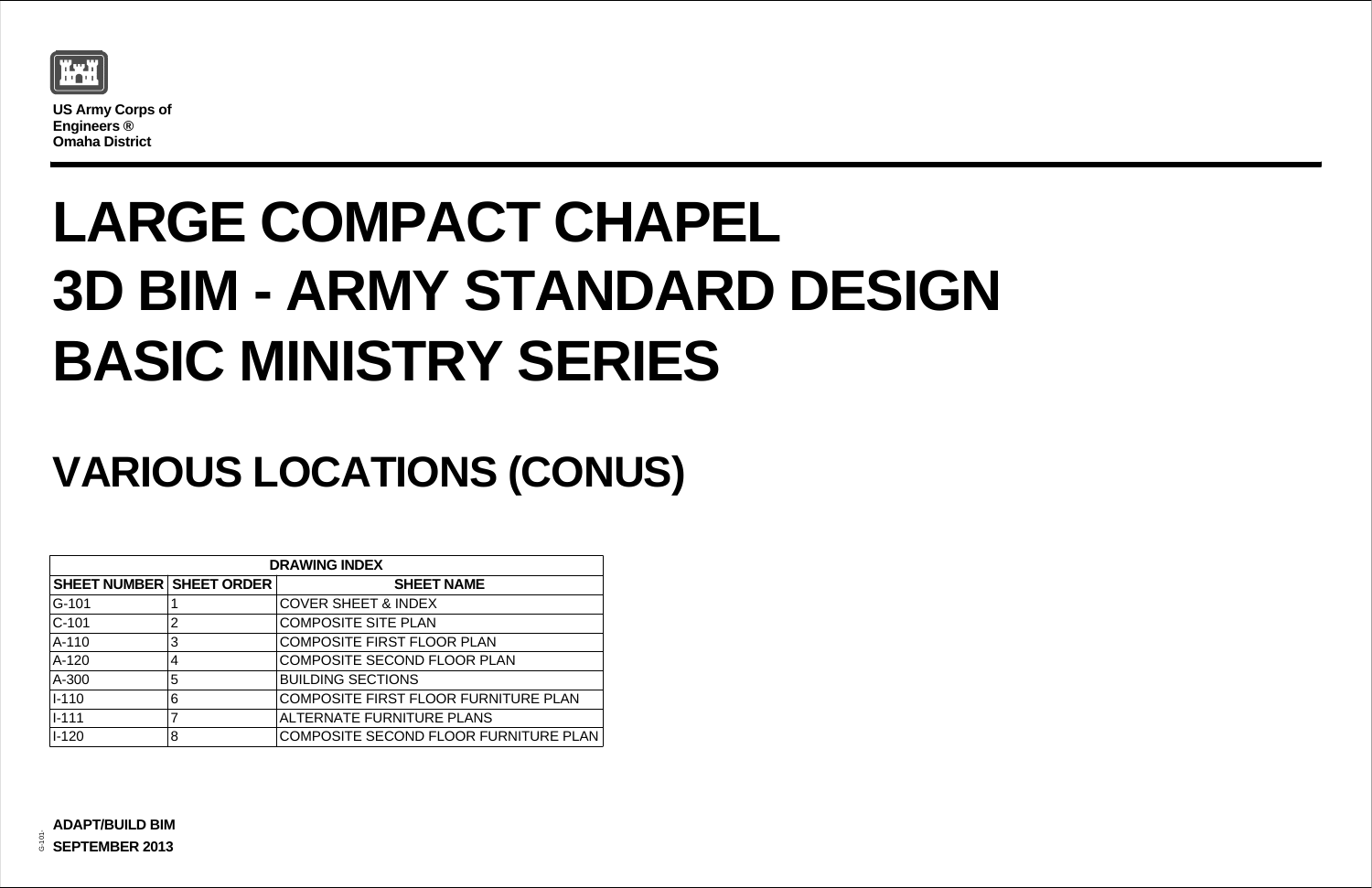

 $\circ$  $\Gamma$  $\circ$  $\mathbf{\Sigma}$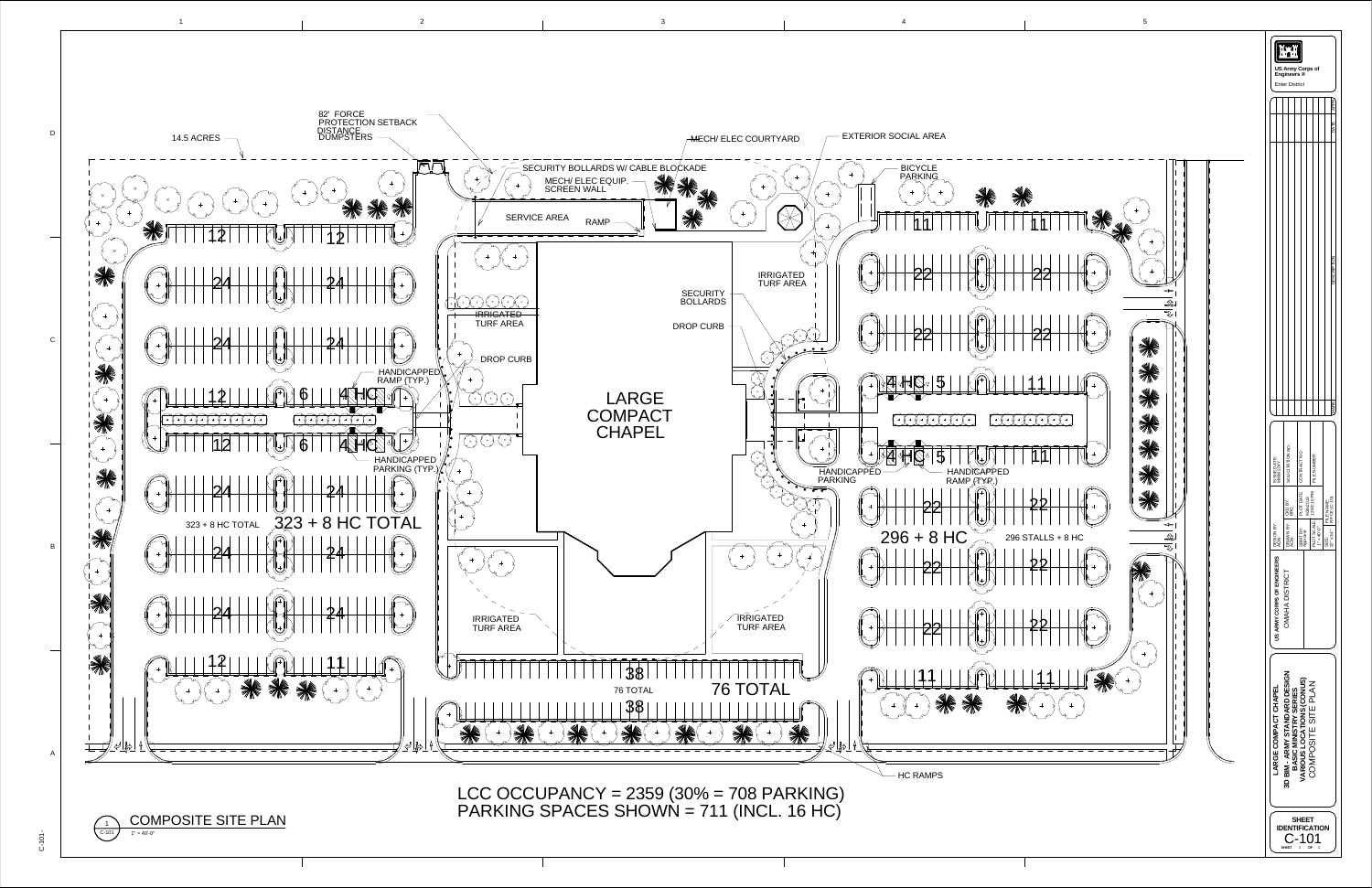AA- $\overline{\phantom{0}}$  $\overline{\phantom{0}}$ 0  $\times$  $\times$  $\times$ 

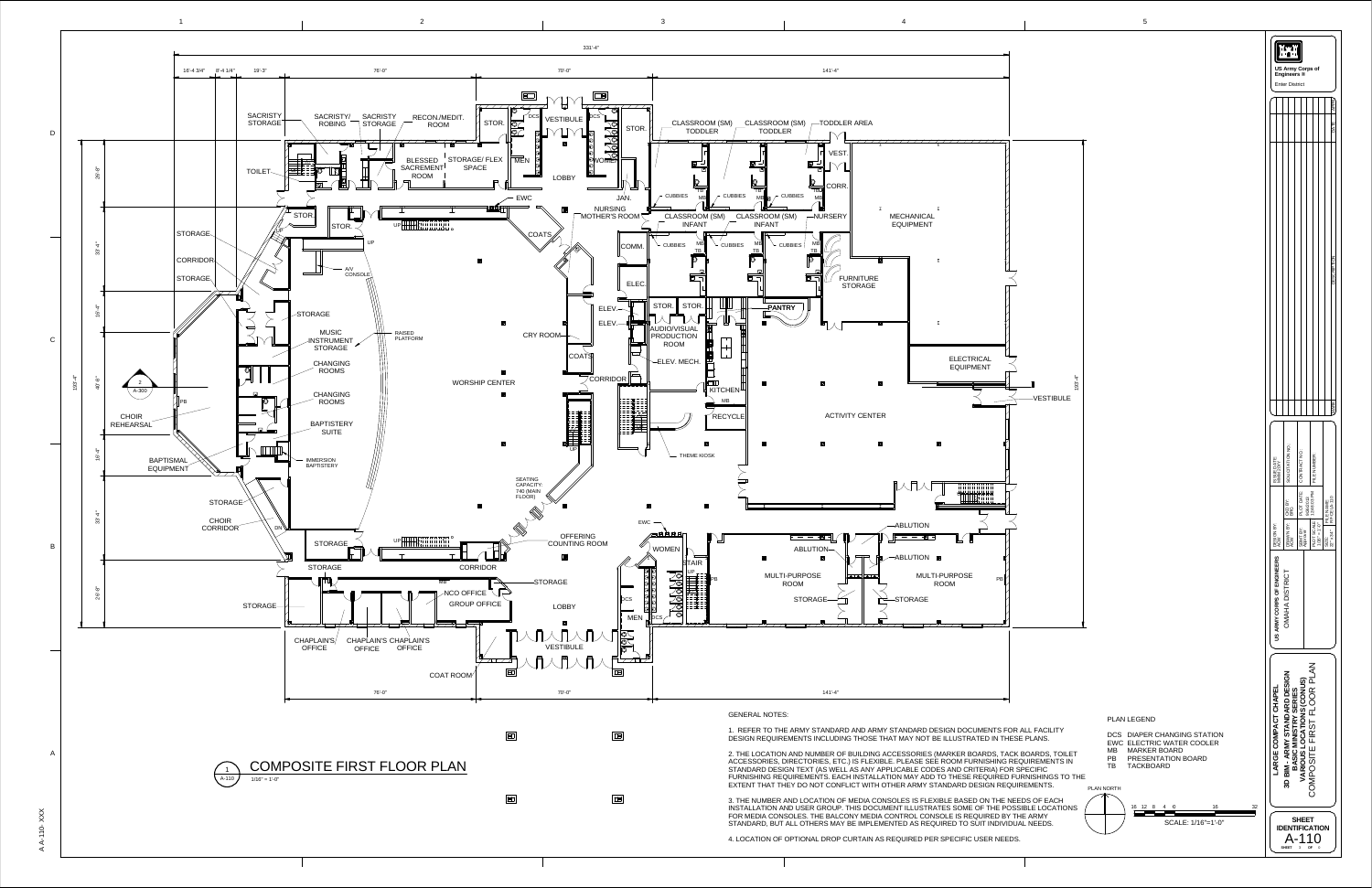



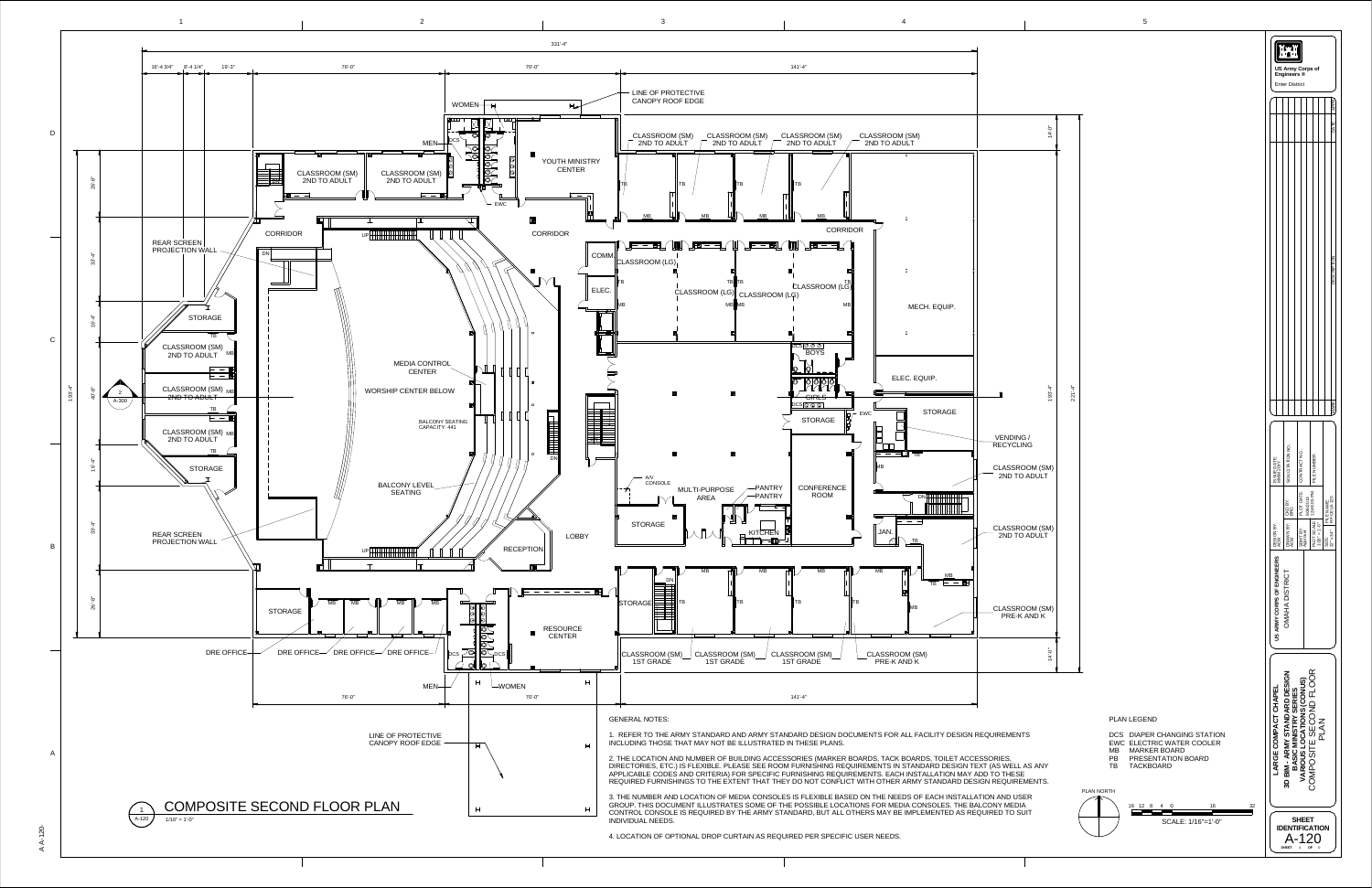





16

12 8 4 0 16 32

SCALE: 1/16"=1'-0"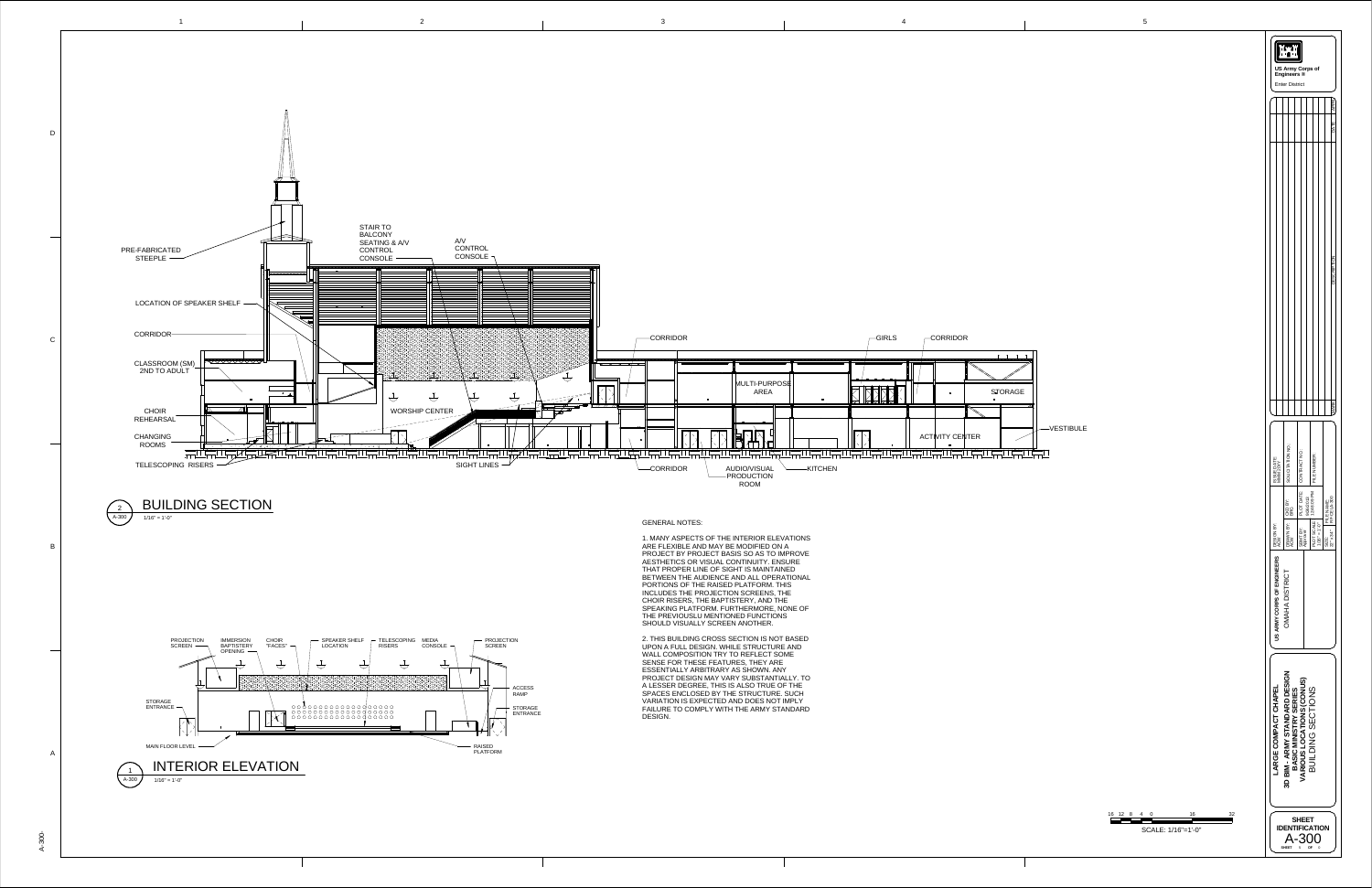







1. ITEMS IDENTIFIED WITH AN ASTERISK INTHE LEGEND ARE OPTIONAL. COORDINATE REQUIREMENTS WITH THE USER. 2. REFER TO STANDARD DESIGN FOR REQUIRED LOCATIONS OF MARKERBOARDS, PRESENTATION BOARDS, TV'S, MEDIA PLAYERS, TOILET RECEPTACLES AND SIMILAR TYPE ITEMS. 3. PROVIDE FURNITURE TO SUPPORT PRINTER/ FAX/COPIER IN GROUP OFFICE IF EQUIPMENT IS NOT FREESTANDING. COORDINATE4. PEW LAYOUT IS PROVIDED FOR INFORMATION ONLY. LAYOUT CAN BE REVISED AS LONG AS THE REQUIRED NUMBER OF SEATS ARE PROVIDED, PROJECT COST ISN'T INCREASED AND THE LAYOUT IS COORDINATED WITH AND APPROVED BY THE USER AND COS. LAYOUT SHALL COMPLY WITHSTANDARD DESIGN PARAGRAPH 3.1.3 ACCESSIBILITY REQUIREMENTS AND PARAGRAPH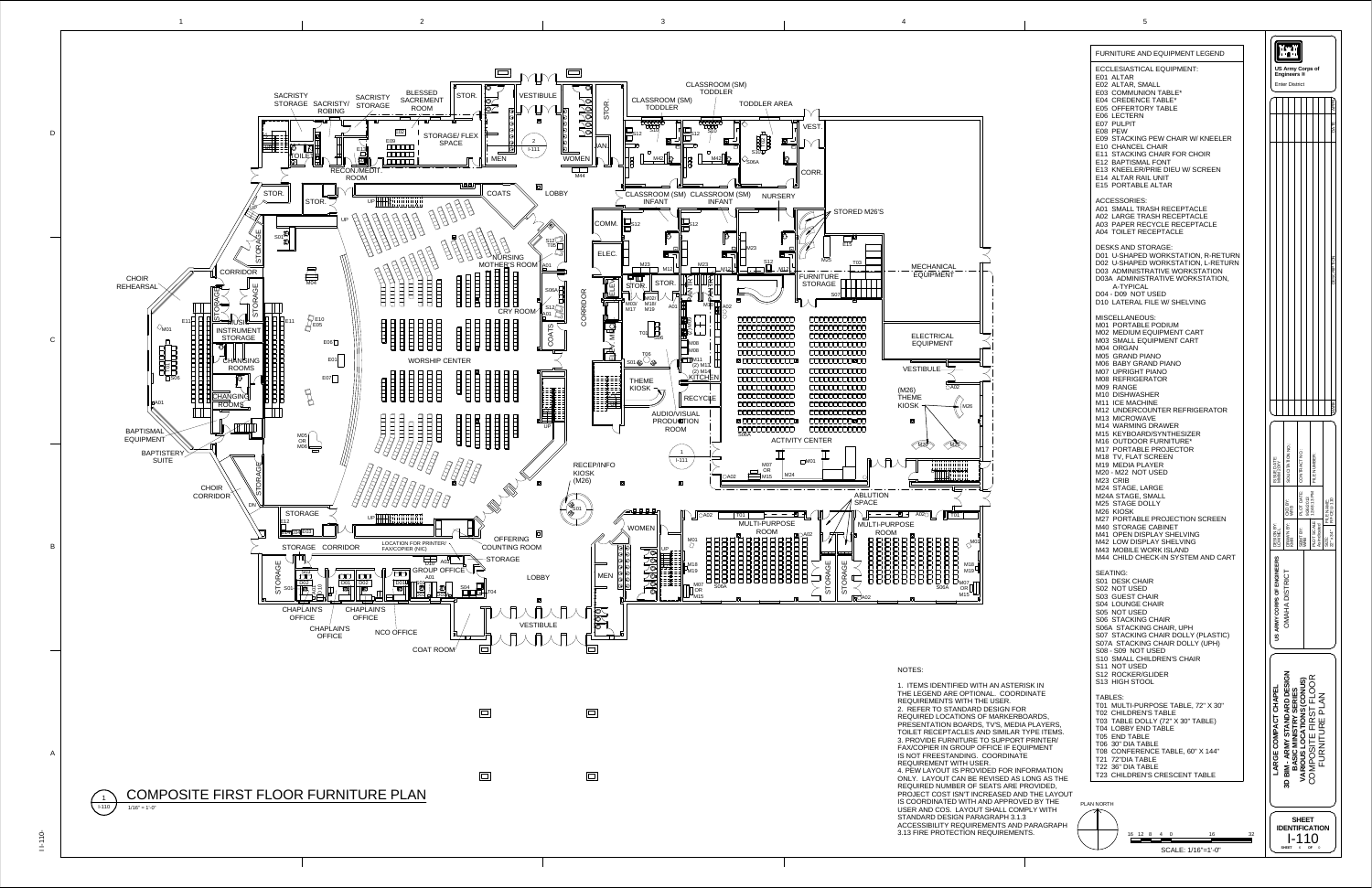1. ITEMS IDENTIFIED WITH AN ASTERISK INTHE LEGEND ARE OPTIONAL. COORDINATE REQUIREMENTS WITH THE USER. 2. REFER TO STANDARD DESIGN FOR REQUIRED LOCATIONS OF MARKERBOARDS, PRESENTATION BOARDS, TV'S, MEDIA PLAYERS, TOILET RECEPTACLES AND SIMILAR TYPE ITEMS. 3. PROVIDE FURNITURE TO SUPPORT PRINTER/ FAX/COPIER IN GROUP OFFICE IF EQUIPMENT IS NOT FREESTANDING. COORDINATEREQUIREMENT WITH USER. 4. PEW LAYOUT IS PROVIDED FOR INFORMATION ONLY. LAYOUT CAN BE REVISED AS LONG AS THE REQUIRED NUMBER OF SEATS ARE PROVIDED, PROJECT COST ISN'T INCREASED AND THE LAYOUT IS COORDINATED WITH AND APPROVED BY THE USER AND COS. LAYOUT SHALL COMPLY WITH STANDARD DESIGN PARAGRAPH 3.1.3 ACCESSIBILITY REQUIREMENTS AND PARAGRAPH3.13 FIRE PROTECTION REQUIREMENTS.